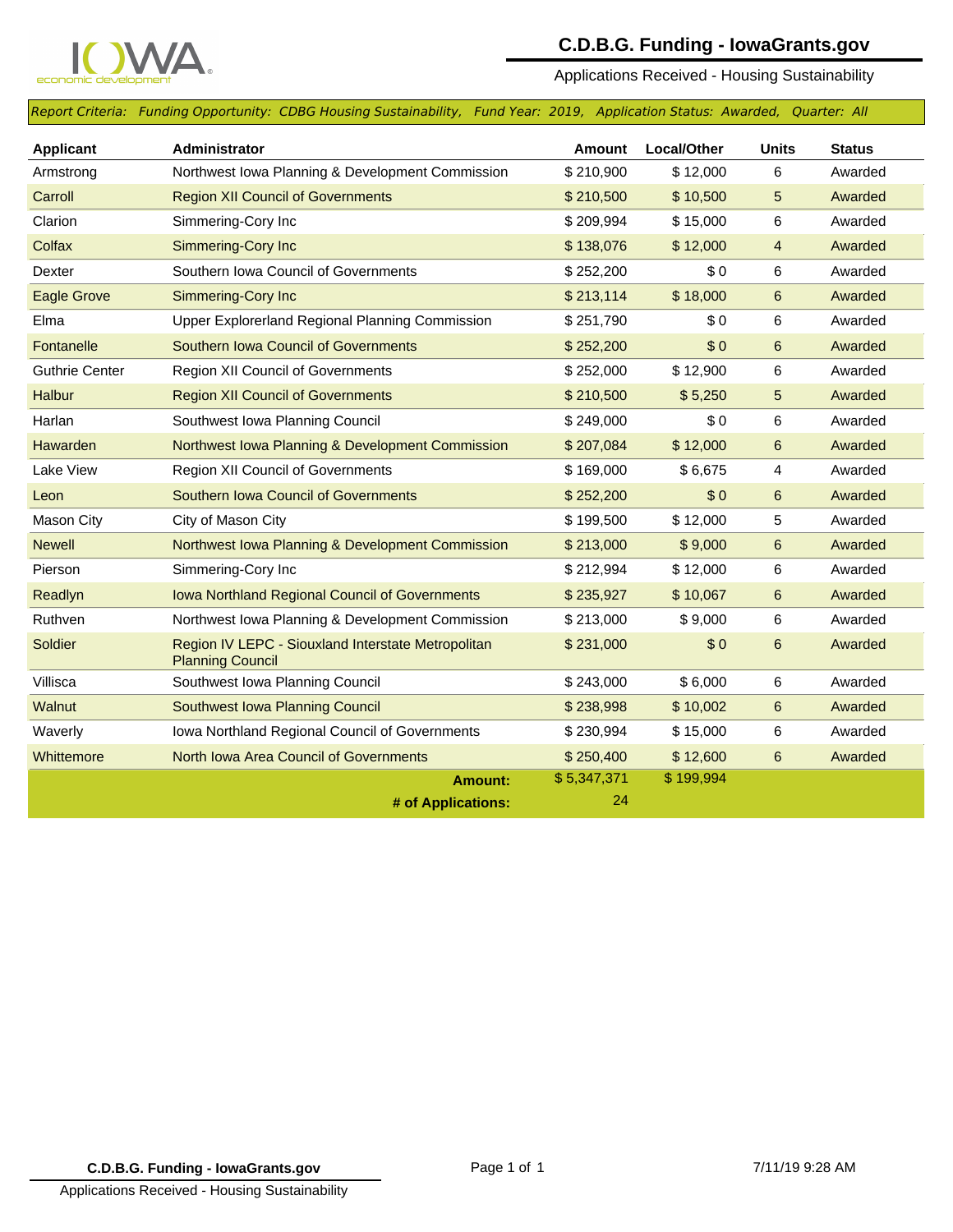

## **C.D.B.G. Funding - IowaGrants.gov**

Applications Received - Community Facilities

|                  | Report Criteria: Funding Opportunity: CDBG Community Facilities & Services, Fund Year: 2019, Application Status: Awarded,                                                                                                                                              |             |             |                        |               |
|------------------|------------------------------------------------------------------------------------------------------------------------------------------------------------------------------------------------------------------------------------------------------------------------|-------------|-------------|------------------------|---------------|
| <b>Applicant</b> | <b>Activity Description</b>                                                                                                                                                                                                                                            | Amount      | Local/Other | Local<br><b>Source</b> | <b>Status</b> |
| <b>Bedford</b>   | Construction of a new building to provide childcare and<br>preschool                                                                                                                                                                                                   | \$500,000   | \$516,402   | Other                  | Awarded       |
| <b>Sheldon</b>   | Construction of two new ICF-ID units that will serve clients<br>that are needing intermediate care and the individuals have<br>intellectual disabilities. These homes will be completely<br>handicap accessible and meet the physical and medical<br>needs of clients. | \$600.000   | \$1,873,140 | Other                  | Awarded       |
|                  | Amount:                                                                                                                                                                                                                                                                | \$1,100,000 | \$2.389.542 |                        |               |
|                  | # of Applications:                                                                                                                                                                                                                                                     |             |             |                        |               |